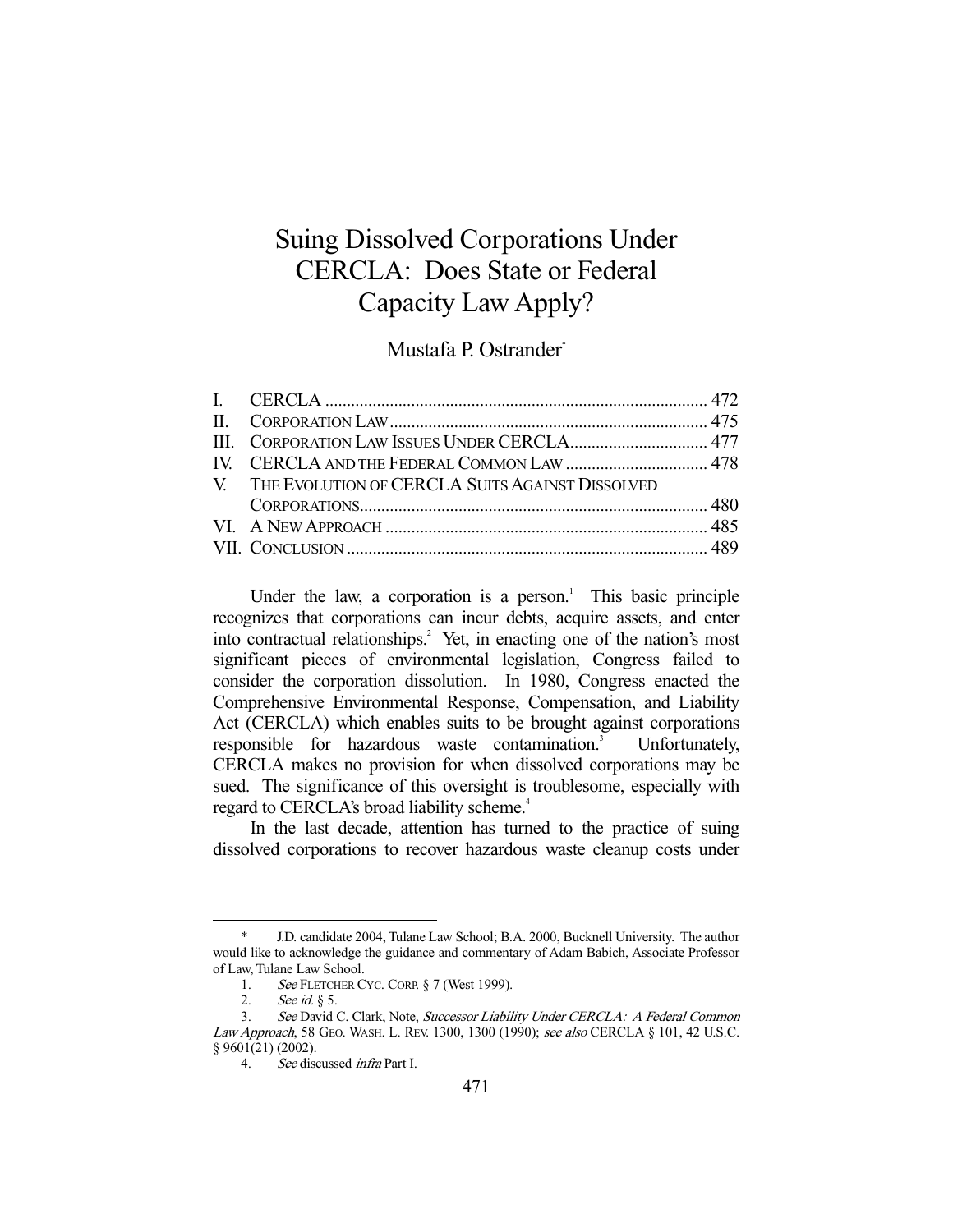CERCLA.<sup>5</sup> However, in the absence of congressional guidance regarding the practice of suing dissolved corporations under the act, the courts are divided with respect to the standards that govern certain aspects of corporation law.<sup>6</sup> Primarily, the question has been whether the concepts of state or federal law apply to corporation law issues arising in CERCLA liability suits against corporations.<sup>7</sup>

 This Comment will focus on the courts' struggle to determine whether state or federal corporation law applies to the question of whether a dissolved corporation may be sued under CERCLA. The significance of this question is apparent when one considers that the answer—assuming that state and federal law differ on the matter determines at the outset whether a suit against a dissolved corporation may proceed.<sup>8</sup> In examining this question, this Comment will mention other areas of corporation law where the same question has appeared, including the process of piercing the corporate veil and corporate successor liability. This Comment will also highlight the structural similarities between CERCLA and other broad federal statutes that involve corporation law issues. However, this Comment will first begin with an overview of the relevant areas of law. Part I will briefly describe the CERCLA liability scheme. Part II will explore corporation law, especially with respect to the rights and obligations of dissolved corporations. Part III identifies the problem of corporation law issues under CERCLA and Part IV will briefly outline the creation of federal common law. Next, Part V will trace the evolution of the two primary means for analyzing the issue of dissolved corporations in CERCLA suits. Finally, Part VI proposes an analytic framework for addressing the question of whether state or federal common law that incorporates state law applies to suits against dissolved corporations under CERCLA.

# I. CERCLA

 Congress enacted CERCLA in 1980 to address the national "problem of abandoned and improperly operated hazardous waste sites in

 <sup>5.</sup> See generally Robert D. Snook, The Liability of Dissolved Corporations Under CERCLA: The Importance of Being "Dead and Buried", 66 CONN. B.J. 397, 397 (1992).

 <sup>6.</sup> See id.

 <sup>7.</sup> See id.

 <sup>8.</sup> Some states' laws on corporation law limit the ability of parties to bring suits against dissolved corporations. Connecticut, for example, permits such suits only for a period of three years after the corporation initiates certain procedures necessary for proper dissolution. See id. at 404.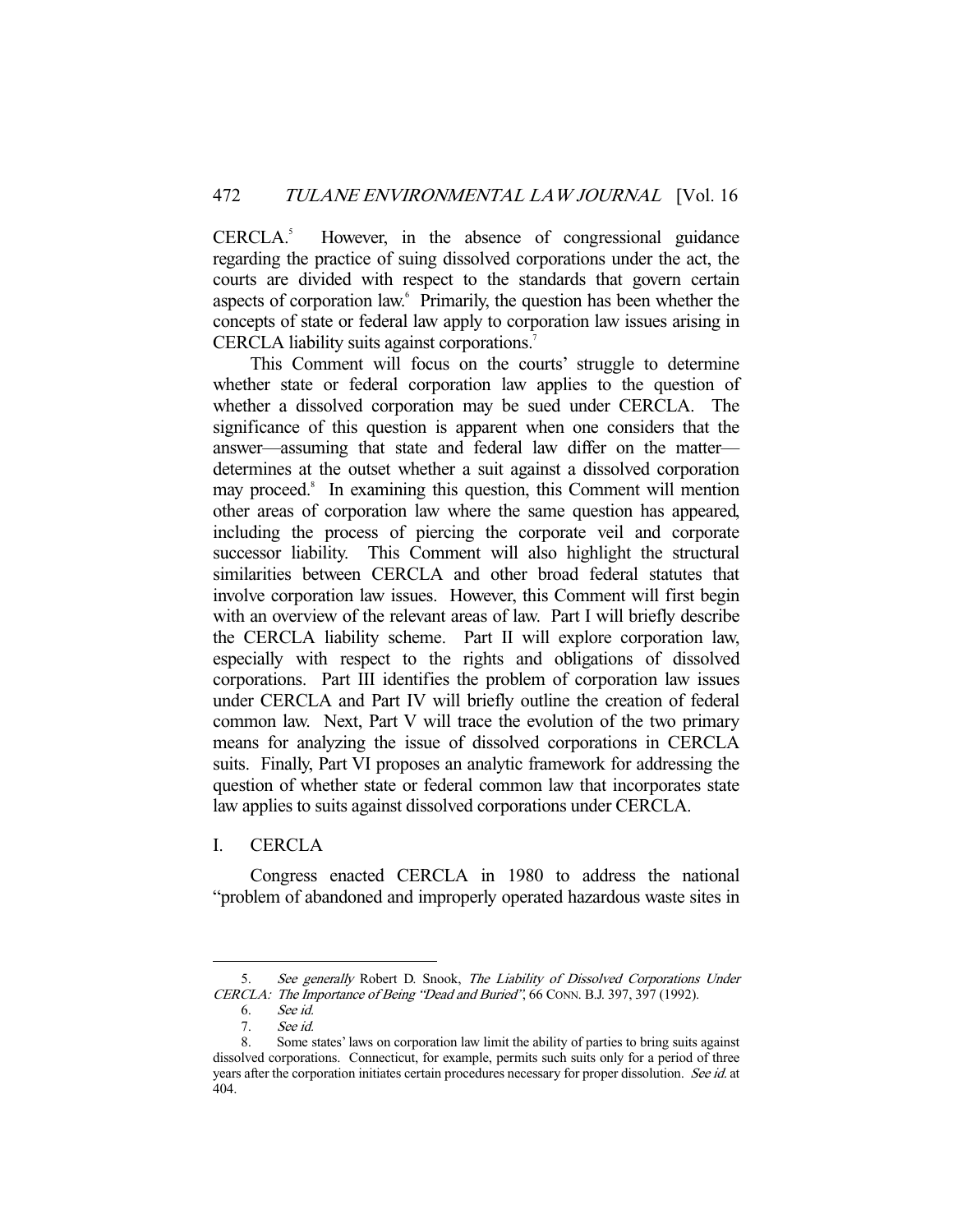the United States."9 CERCLA's enactment was partially in response to a perceived need to provide a remedial scheme to address the nation's contaminated sites.<sup>10</sup> At that time, estimates placed the number of hazardous waste sites between  $4802$  and  $50,000$ .<sup>11</sup> By the time Congress acted, several highly publicized environmental catastrophes, most notably the contamination at Love Canal, showcased the necessity of strong federal action.<sup>12</sup>

 It should be noted that there existed at the time another federal statute designed to govern hazardous waste.<sup>13</sup> The Resource Conservation and Recovery Act (RCRA) was enacted by Congress in 1976 and was originally intended to encourage the responsible handling of hazardous waste through a "cradle-to-grave" regulatory program.<sup>14</sup> Nevertheless, it became apparent that RCRA alone was not enough to address the nation's hazardous materials problem. Therefore, Congress responded with a statute that not only aimed to deter irresponsible hazardous material handling, but also provided a means for cleaning up sites that posed significant public health and environmental risks, even if they resulted from past acts.<sup>15</sup>

 When Congress enacted CERCLA, it was cognizant of the shortcomings of earlier statutes intended to regulate hazardous waste, such as RCRA.<sup>16</sup> As a result, it included "three mechanisms designed to rectify the regulatory weaknesses of earlier legislation."<sup>17</sup> First, it provided a means for the federal government, through the Environmental Protection Agency (EPA), to initiate cleanup projects at sites that posed serious danger.<sup>18</sup> This allows the EPA to issue orders and seek injunctions to prevent and clean up dangerous contamination.<sup>19</sup> Second,

<sup>9.</sup> See Ronald G. Aronovsky & Lynn D. Fuller, Liability of Parent Corporations for Hazardous Substance Releases Under CERCLA, 24 U.S.F. L. REV. 421, 423-24 (1990); see also CERCLA § 101, 42 U.S.C. § 9601 (2002).

 <sup>10.</sup> See Lynda J. Oswald & Cindy A. Schipani, CERCLA And the "Erosion" of Traditional Corporate Law Doctrine, 86 NW. U. L. REV. 259, 264 (1992). See generally Joel R. Burcat & Craig P. Wilson, Post-Dissolution Liability of Corporations and Their Shareholders Under CERCLA, 50 BUS. LAW. 1273 (1995).

<sup>11.</sup> See Aronovsky & Fuller, *supra* note 9, at 423. Not surprisingly, the lower estimate originated from industry while the higher estimate came from a government study. See id.

<sup>12.</sup> See Oswald & Schipani, supra note 10, at 264.<br>13. See id.

 <sup>13.</sup> See id.

<sup>14.</sup> See id. at 264 n.20; see also RCRA § 1001, 42 U.S.C. § 6901.

<sup>15.</sup> See De-Wayne Layfield, CERCLA, Successor Liability, and the Federal Common Law: Responding to an Uncertain Legal Standard, 68 TEX. L. REV. 1237, 1240-41 (1990).

<sup>16.</sup> See Oswald & Schipani, supra note 10, at 264.

<sup>17.</sup> See id. at 265.

 <sup>18.</sup> See id.; see also CERCLA § 104(a), 42 U.S.C. § 9604(a).

 <sup>19.</sup> See Oswald & Schipani, supra note 10, at 265; see also CERCLA § 104(a), 42 U.S.C.

 $§$  9606(a).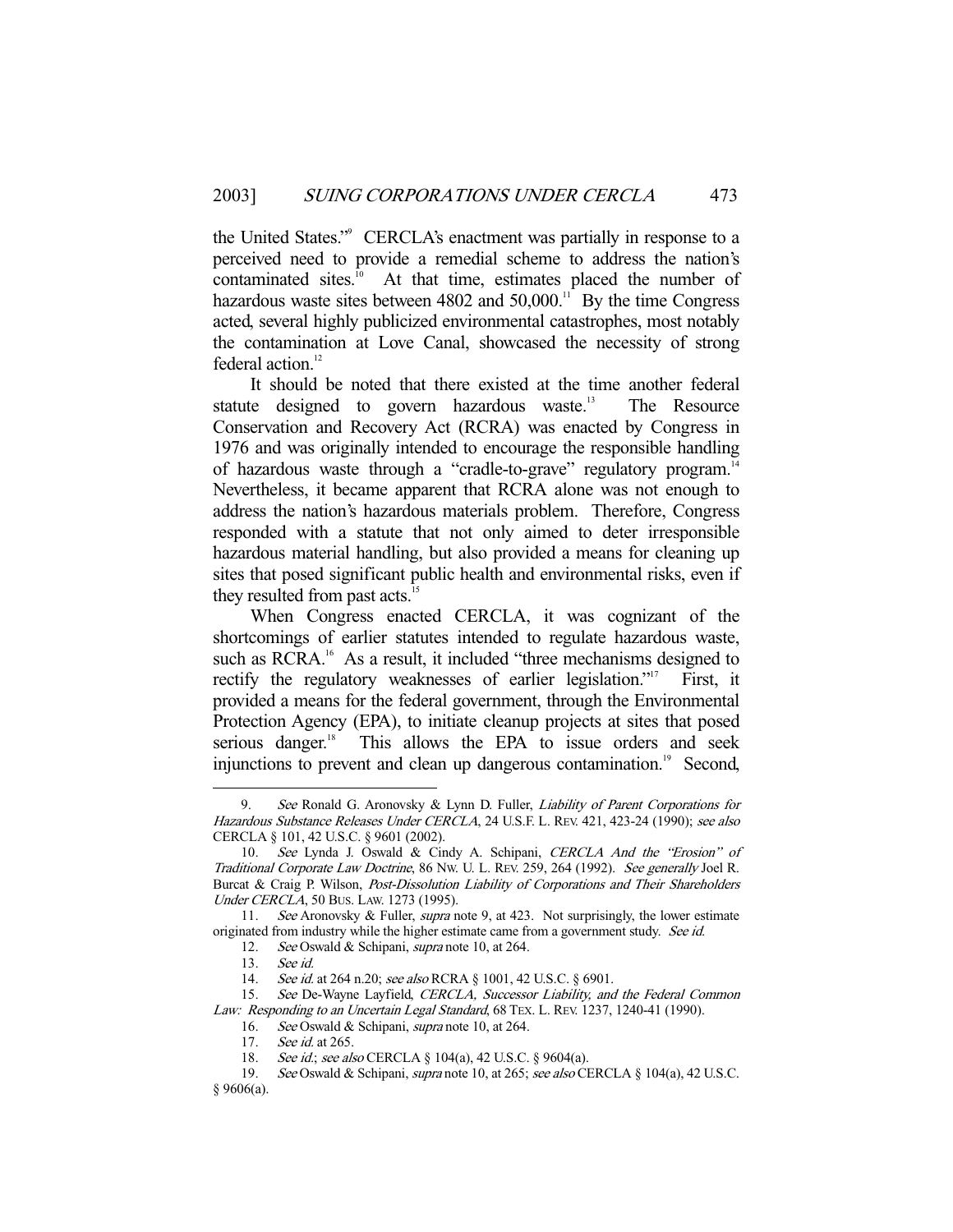Congress armed CERCLA with an aggressive liability scheme to ensure that responsible parties will be held liable for their contamination.<sup>20</sup> A third mechanism, known as Superfund, involves the creation of a trust fund designed to pay for site cleanup where either the responsible party cannot be found, or where it is unable to pay for the cleanup.<sup>21</sup>

 CERCLA's ability to address past contamination is derived from its unique liability framework.<sup>22</sup> The liability framework, upon which the rest of CERCLA relies, is anchored in section 107.<sup>23</sup> Section 107 begins by identifying potentially responsible parties.<sup>24</sup> Potentially responsible parties under CERCLA can be organized into four categories: (1) past owners, (2) present owners, (3) generators, and (4) transporters.<sup>25</sup> Once a party is identified as a potentially responsible party under CERCLA, it may have to pay cleanup costs, or it may be required to reimburse the government or another private party for cleanup costs associated with the site.<sup>26</sup> Under this scheme, a party associated with the contamination of a hazardous material site faces the prospect of paying for the cleanup of the site.

 As well as assigning liability under CERCLA, Congress also enumerated defenses against liability.<sup>27</sup> These defenses include contamination that results from "an act of God, act of war, or act of a third party."28 CERCLA does not impose liabilities on lenders who do not participate in the management of the facility.<sup>29</sup> Additionally, CERCLA, pursuant to the 1986 Superfund Amendments and Reauthorization Act, does not necessarily assign liability to purchasers of contaminated property who, after completing a minimum level of due

<sup>20.</sup> See Oswald & Schipani, supra note 10, at 265.

<sup>21.</sup> See id.; see also CERCLA § 111(a), 42 U.S.C. § 9611(a).

<sup>22.</sup> See Layfield, supra note 15, at 1241-42; see also CERCLA § 107(a)(1)-(4), 42 U.S.C. § 9607(a)(1)-(4).

<sup>23.</sup> See Layfield, *supra* note 15, at 1241-42; see also CERCLA § 107, 42 U.S.C. § 9607. 24. See Layfield, supra note 15, at 1241-42; see also CERCLA § 107(a), 42 U.S.C.

 $§$  9607(a).

<sup>25.</sup> See Layfield, supra note 15, at 1241-42; see also CERCLA § 107(a), 42 U.S.C. § 9607(a).

<sup>26.</sup> See Layfield, supra note 15, at 1241-42; see also CERCLA § 107(a), 42 U.S.C. § 9607(a).

<sup>27.</sup> See Bradford C. Mank, Should State or Corporate Law Define Successor Liability?: The Demise of CERCLA's Federal Common Law, 68 U. CIN. L. REV. 1157, 1162 (2002).

<sup>28.</sup> *Id.* at 1163; *accord* CERCLA § 107(b), 42 U.S.C. § 9607(b).

<sup>29.</sup> See Mank, supra note 27, at 1163; see also CERCLA § 101(20)(e), 42 U.S.C. § 9601(20)(E).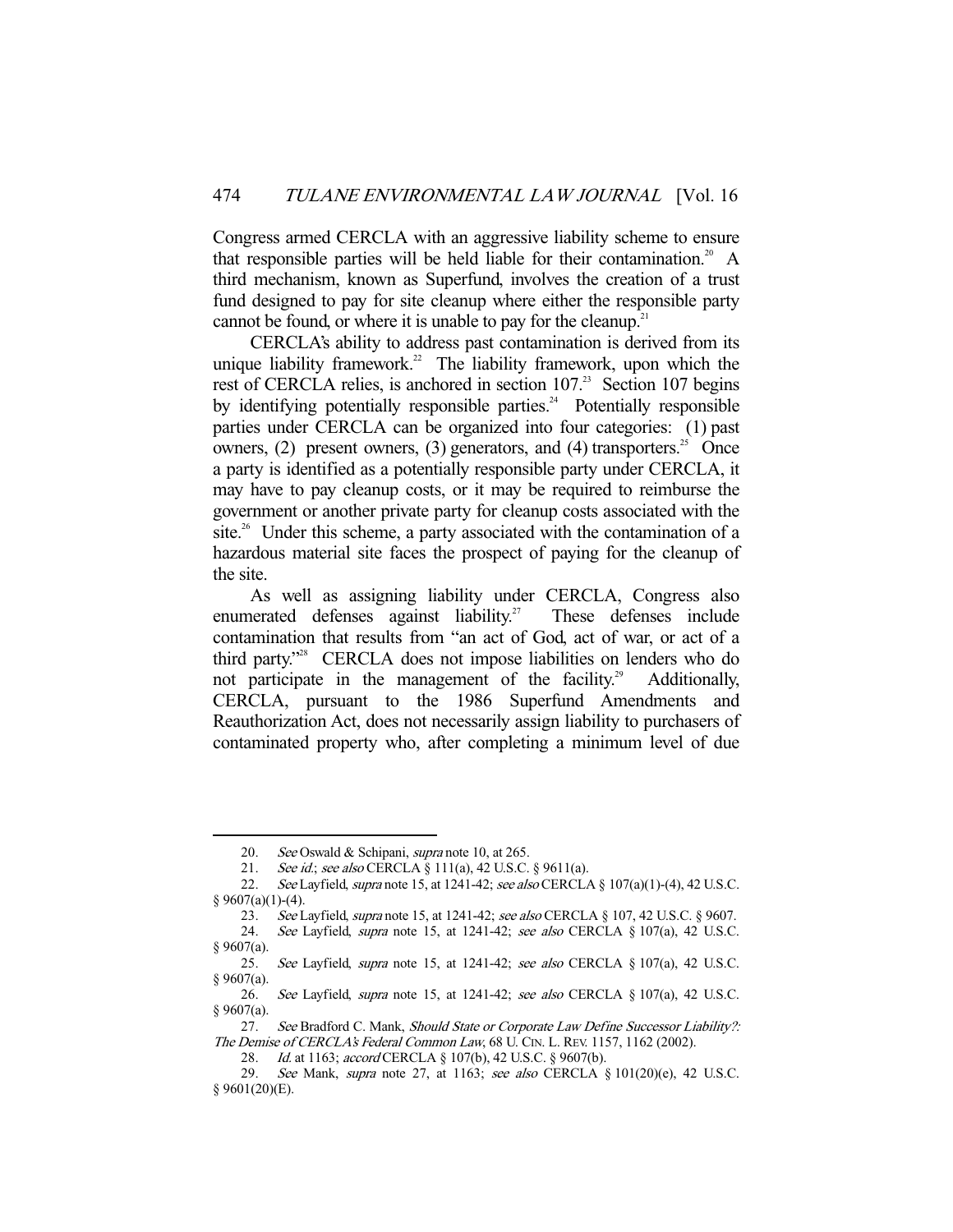diligence, purchase the property without knowledge of its contamination.<sup>30</sup>

 The CERCLA liability scheme is retroactive in nature because it assigns liability to potentially responsible parties who may have contaminated a site prior to the enactment of CERCLA.<sup>31</sup> Furthermore, the courts have interpreted CERCLA to impose strict, joint, and several liability upon potentially responsible parties.<sup>32</sup> And with the ability of one potentially responsible party to seek payment from other responsible parties for a portion of the cleanup costs, CERCLA provides for contribution.<sup>33</sup>

 As already stated, CERCLA's definition of "persons" includes corporations.<sup>34</sup> In some cases, the courts have assigned liability under CERCLA to the shareholder of a responsible corporation. Although this topic will be discussed briefly, it is worth mentioning that the courts have assigned liability to a corporation's shareholders directly, and by piercing the corporate veil under the traditional corporation law approach.<sup>35</sup>

#### II. CORPORATION LAW

Traditionally, corporations have been state-registered entities.<sup>36</sup> Although they may conduct business in several states and have shareholders in more than one state, corporations are incorporated in a particular state of their choosing.<sup>37</sup> This decision is based on a myriad of factors, including legal benefits, tax considerations, and matters of convenience.<sup>38</sup>

 Incorporation in a particular state invariably subjects that corporation to the laws of that state, especially in matters relating to the corporation's governance and internal workings.<sup>39</sup> This, of course, does not protect the corporation from exposure to the laws of the states in

 <sup>30.</sup> See Oswald & Schipani, supra note 10, at 266-67; see also CERCLA § 101(35), 42 U.S.C. § 9601(35).

 <sup>31.</sup> See generally United States v. Olin. Corp., 107 F.3d 1056 (11th Cir. 1997).

<sup>32.</sup> See Oswald & Schipani, supra note 10, at 265.

 <sup>33.</sup> See CERCLA § 113(f)(1), 42 U.S.C. § 9613(f)(1); Morrison Enters. v. McShares, Inc., 302 F.3d 1127, 1132 (10th Cir. 2002).

 <sup>34.</sup> See Oswald & Schipani, supra note 10, at 269; see also CERCLA § 101(21), 42 U.S.C. § 9601(21) (providing, "[t]he term 'person' means an individual, firm, corporation, association, partnership, consortium, joint venture, commercial entity, United States Government, State, municipality, commission, political subdivision of a State, or any interstate body").

 <sup>35.</sup> See United States v. Bestfoods, 524 U.S. 51, 58 (1998).

 <sup>36.</sup> See FLETCHER, supra note 1, § 4054.

 <sup>37.</sup> See FRANKLIN A. GERVETZ, CORPORATION LAW § 1.2.2 (2000).

 <sup>38.</sup> See id.

 <sup>39.</sup> See FLETCHER, supra note 1, § 4054; see also GERVETZ, supra note 37, § 1.2.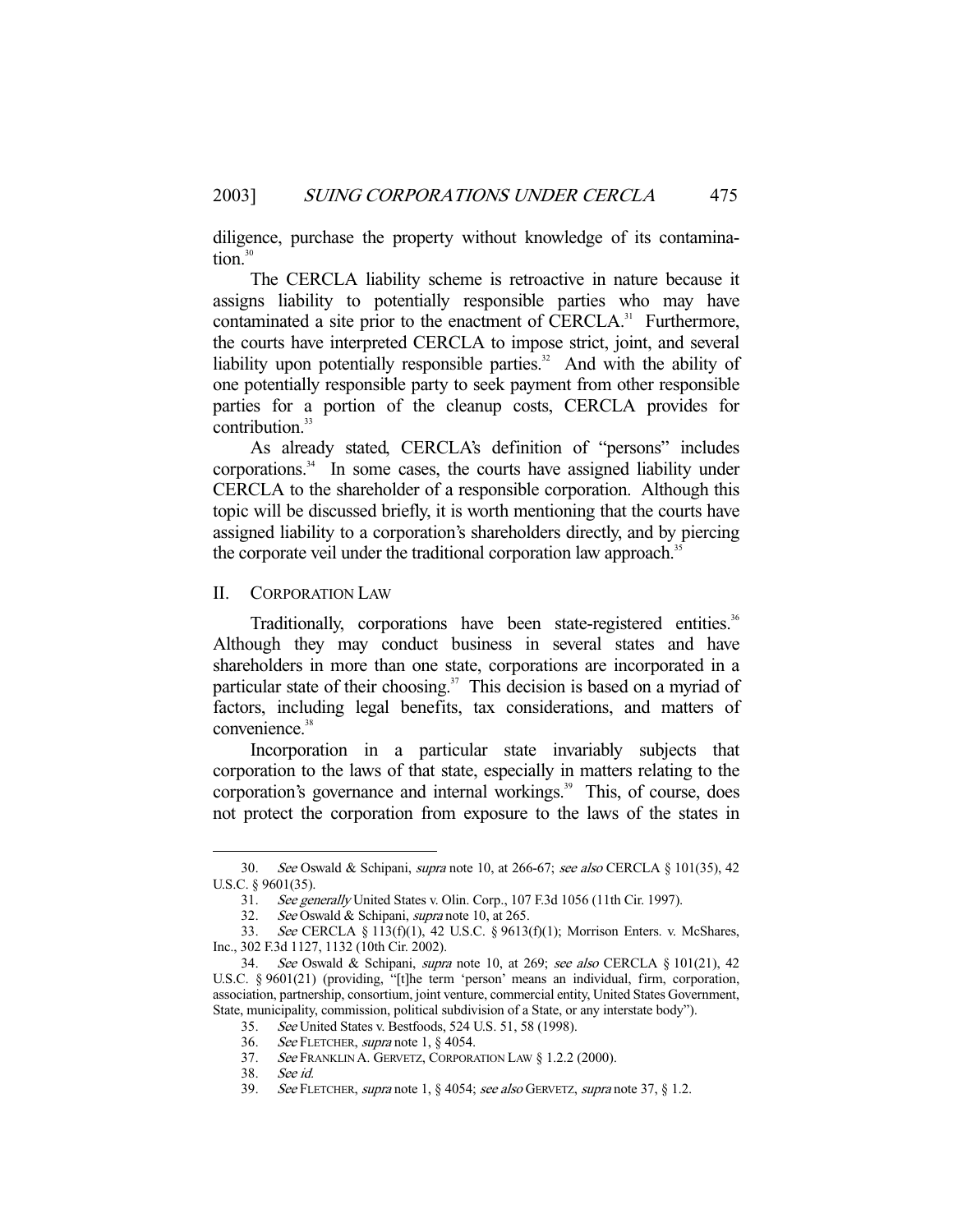which it conducts business.<sup>40</sup> But for matters relating to the corporate structure, courts have long held that the law of the state of incorporation applies.41 In fact, the Federal Rules of Civil Procedure recognize that when the question of whether a corporation may be sued is presented in federal court, the court shall look to the laws of the state in which the corporation has been incorporated.<sup>42</sup>

 Corporations, at the will of its shareholders and directors, may dissolve at any time.<sup>43</sup> According to the Model Business Corporation Act of 1984 (MBCA), a corporation may dissolve after a shareholder vote on a proposal by the board of directors.<sup>44</sup> The effect of a corporation's dissolution is that it must cease its business activity and make arrangements with respect to the division of its remaining assets.<sup>45</sup> In other words, "[d]issolution terminates the capacity of a corporation to act as such and necessitates the orderly winding up of its affairs and liquidation of its assets."<sup>46</sup>

 Under the traditional common law, once a corporation was dissolved, its debts were erased and its former shareholders were protected from the dissolved corporation's creditors.<sup> $47$ </sup> However, with the proliferation of corporations, commentators realized the impracticality of the traditional common law approach.<sup>48</sup> Various schemes were devised to distribute the remaining assets of the dissolved corporation, including trusts.49 The modern approach has been to balance the need to provide limited protection to the shareholders while enabling suits against the corporation for a limited time after dissolution.<sup>50</sup>

 One view of balancing the interests of shareholders with those of parties bringing suit can be found in the MBCA.<sup>51</sup> In relevant part, the MBCA states, "[d]issolution of corporation does not . . . prevent commencement of a proceeding by or against the corporation in its corporate name."52 The states, however, have adopted a wide variety of

<sup>40.</sup> See GERVETZ, supra note 37,  $\S$  1.2.

 <sup>41.</sup> See id.

 <sup>42.</sup> See FED. R. CIV. P. 17(b), which in relevant part states, "[t]he capacity of a corporation to sue or to be sued shall be determined by the law under which it was organized."

<sup>43.</sup> FLETCHER, *supra* note 1, § 7971.

 <sup>44.</sup> MODEL BUS. CORP. ACT § 14.02 (2001).

<sup>45.</sup> Keith H. Berk & Steven M. Scholl, *Closely Held Corporations: Corporate Aspects of* Dissolution, 1996 ILL. INST. FOR CONTINUING LEGAL EDUC. 402.

 <sup>46.</sup> Id.

<sup>47.</sup> See Snook, *supra* note 5, at 402.

 <sup>48.</sup> See id.

<sup>49.</sup> See id. at 402-03.

 <sup>50.</sup> See id.

 <sup>51.</sup> See id. at 403.

<sup>52.</sup> MODEL BUS. CORP. ACT § 14.05(b) (2001); see Snook, supra note 5, at 403.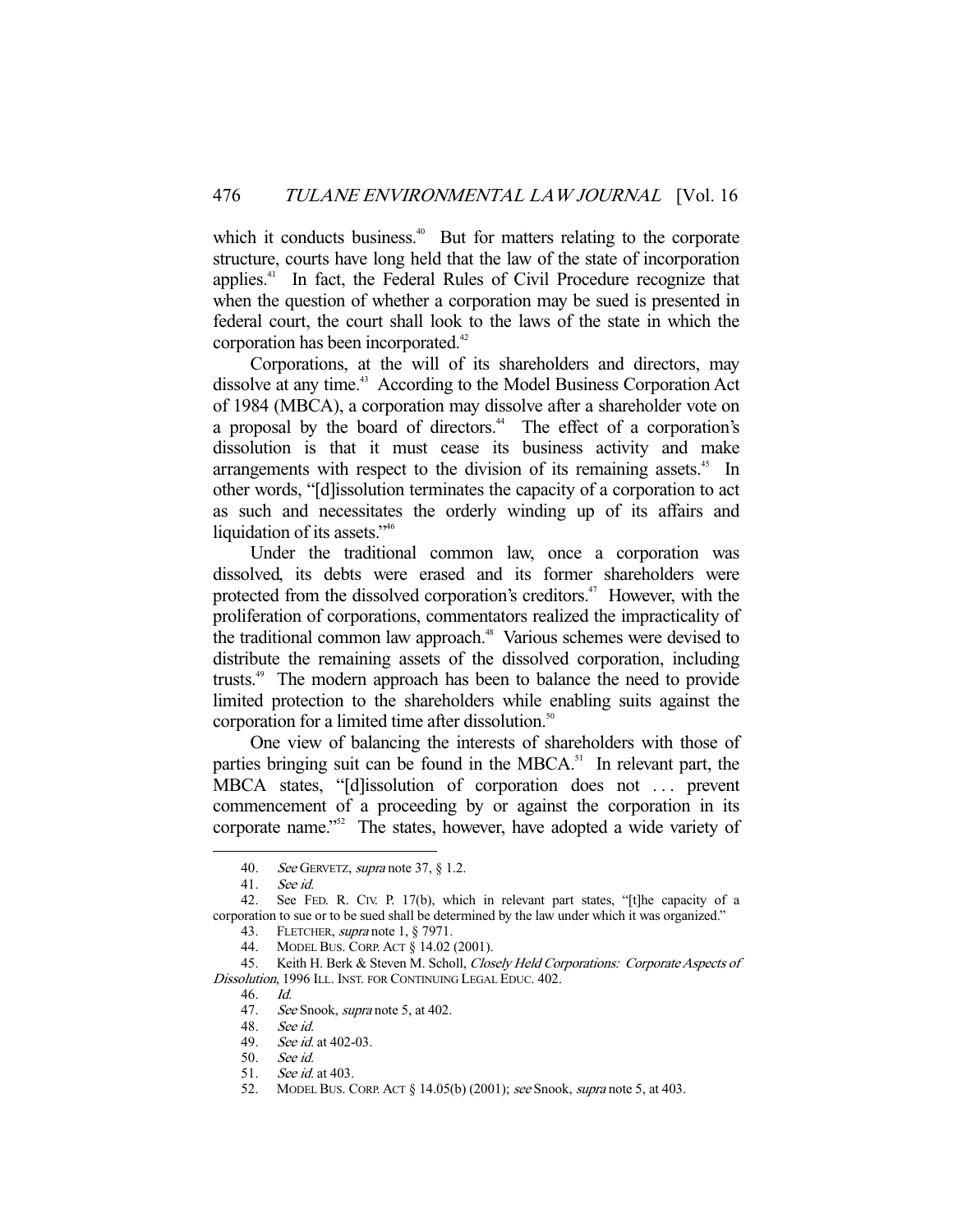statutes pertaining to whether dissolved corporations may be sued.<sup>53</sup> When such suits are permitted, the states have commonly specified time periods during which a suit may be brought. The Delaware General Corporation Law, for example, states:

With respect to any action, suit or proceeding begun by or against the corporation either prior to or within 3 years after the date of its expiration or dissolution, the action shall not abate by reason of the dissolution of the corporation; the corporations shall, solely for the purpose of such action, suit or proceeding be continued as a body corporate beyond the 3-year period and until any judgments, orders or decrees therein shall be fully executed, without the necessity for any special direction to that effect by the Court of Chancery.<sup>54</sup>

 Reviewing various state statutes pertaining to dissolved corporations' capacity to be sued reveals that the differences are sufficient to cause significantly different outcomes in different states for CERCLA suits against dissolved corporations.<sup>55</sup> Under state law, the result is that dissolved corporations in some states will be less exposed to CERCLA suits than those in states with fewer restrictions. This is because, in a state where the period during which a corporation may be sued after its dissolution is limited, a dissolved corporation may enjoy greater protection against suit than it would in a state without such a restriction. This could lead to a type of forum shopping.

## III. CORPORATION LAW ISSUES UNDER CERCLA

 In a practice that is becoming increasingly common, parties are suing dissolved corporations in order to receive compensation for cleanup costs, or to ensure that responsible parties pay their fair share under CERCLA's joint and several liability scheme.<sup>56</sup> Due to a jurisdiction and venue prescribing provision in the CERCLA statute, all suits brought under the statute must be filed in the appropriate federal

<sup>53.</sup> See Snook, *supra* note 5, at 404 (describing the Connecticut statute applicable to suits against dissolved corporations, Snook points out that Connecticut General Statutes § 33-378 permits suits against dissolved corporations for remedies or claims arising at or prior to dissolution, and that suits brought against a dissolved corporation must be initiated within three years of the corporation's dissolution of the corporation given proper notice).

 <sup>54.</sup> DEL. CODE ANN. tit. 8 § 278 (2001).

<sup>55.</sup> See FLETCHER, supra note 1, § 8142.

<sup>56.</sup> See Oswald & Schipani, supra note 10, at 265. Note also the reality that under CERCLA, which is interpreted to assign liability retroactively, it is essential that dissolved corporations be available for suit if responsible parties are to share the costs equitably. See, e.g., California v. Randtron, 69 F. Supp. 2d. 1264, 1266 (E.D. Cal. 1999).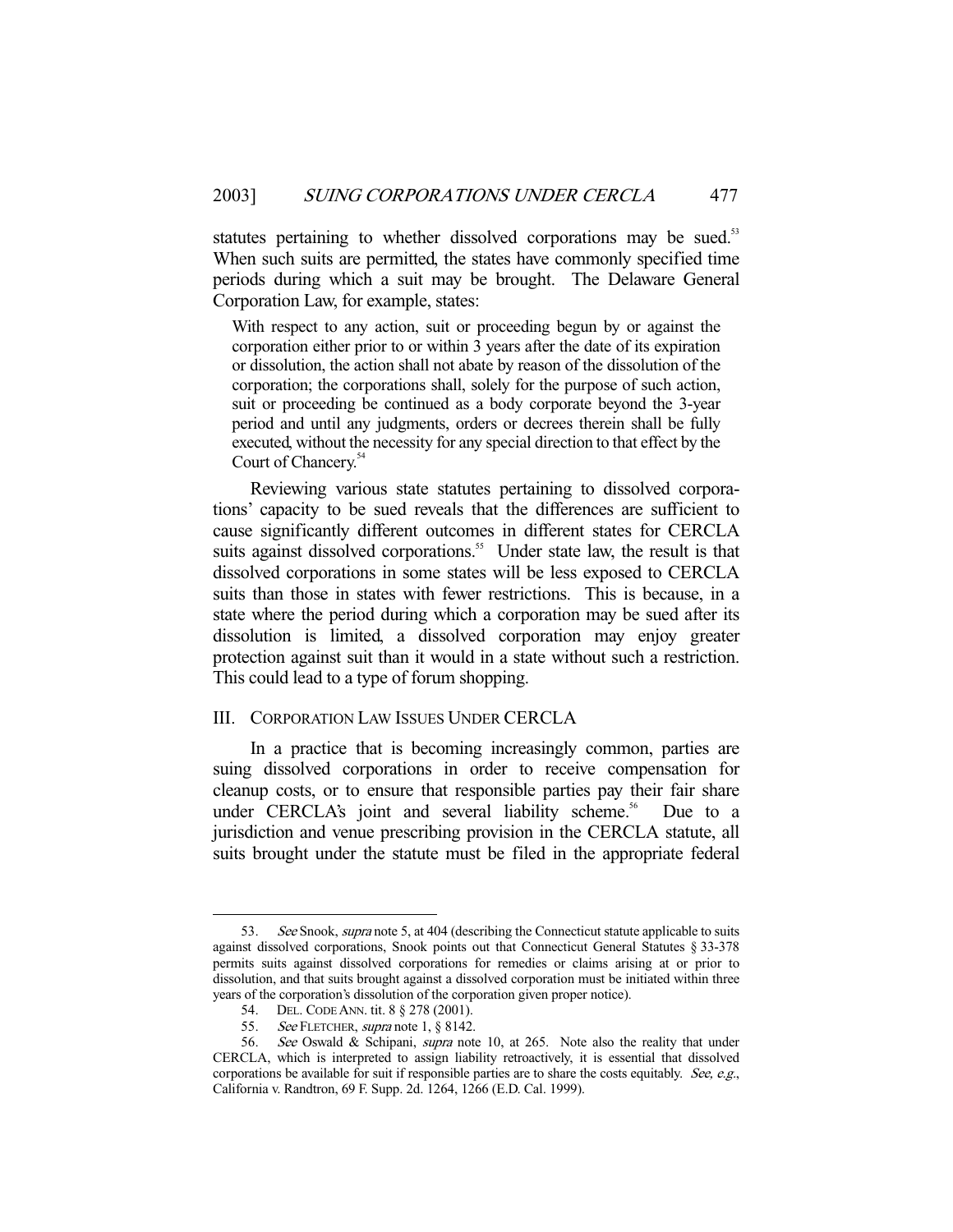district court. $57$  Among the difficulties facing these federal courts, the question of whether federal law preempts state law—as made applicable through Federal Rules of Civil Procedure 17(b)—has been especially troublesome in the area of corporation law.58 Similar questions, of course, arise even when CERCLA is quiet on a particular question.<sup>59</sup>

 Of these questions, issues pertaining to the application of corporation law principles have been particularly irksome. CERCLA, which was enacted by Congress to address the nationwide problem of improperly disposed hazardous waste, is largely silent on issues pertaining to corporation law. Although this may seem innocuous, the fact remains that an overwhelming percentage of CERCLA cases involve corporate defendants.<sup>60</sup> Typical issues of corporation law that occur frequently include problems of successor liability, piercing the corporate veil, and suits against dissolved corporations.<sup>61</sup>

### IV. CERCLA AND THE FEDERAL COMMON LAW

 In the absence of clear legislative intent on a particular issue relating to a federal statute, the courts have limited authority to create federal common law. Some commentators argue that Congress intended the "courts to apply federal common law principles to fill gaps in the statute."<sup>62</sup> Nevertheless, there is considerable disagreement over whether Congress really intended federal common law to serve as the gap filler.<sup>63</sup>

 Due to the fact that Congress did not enunciate whether it intended federal common law to apply to CERCLA suits, the courts have grappled with the choice of applying state laws or creating uniform federal rules.<sup>64</sup>

 <sup>57.</sup> See CERCLA § 113(a), 42 U.S.C. § 9613(a) (2002) (stating that appeals under CERCLA must be brought before the United States Court of Appeals of the District of Columbia Circuit); CERCLA § 113(b), 42 U.S.C. § 9613(b) ("[T]he United States district courts shall have exclusive original jurisdiction over all controversies arising under this chapter, without regard to the citizenship of the parties or the amount in controversy. Venue shall lie in any district in which the release or damages occurred, or in which the defendant resides, may be found, or has his principle office.")<br>58. See M

See Mank, supra note 27, at 1159.

 <sup>59.</sup> See id.

 <sup>60.</sup> See id. at 1158.

 <sup>61.</sup> See generally Aronovsky & Fuller, supra note 9; Clark, supra note 3; Snook, supra note 5.

<sup>62.</sup> Mank, *supra* note 27, at 1170-71.<br>63. *See id.* at 1170. "Because CERCI

See id. at 1170. "Because CERCLA's text and legislative history is poorly written and contradictory, there is considerable uncertainty about whether and when Congress intended courts to use common law doctrines to interpret the statute's meaning." Id.

 <sup>64.</sup> See David E. Dopf, Federal Common Law or State Law?: The Ninth Circuit Takes on Successor Liability Under CERCLA in Atchison, Topeka & Santa Fe Railway Co. v. Brown & Bryant, Inc., 10 VILL. ENVTL. L.J. 171, 176-77 (1999).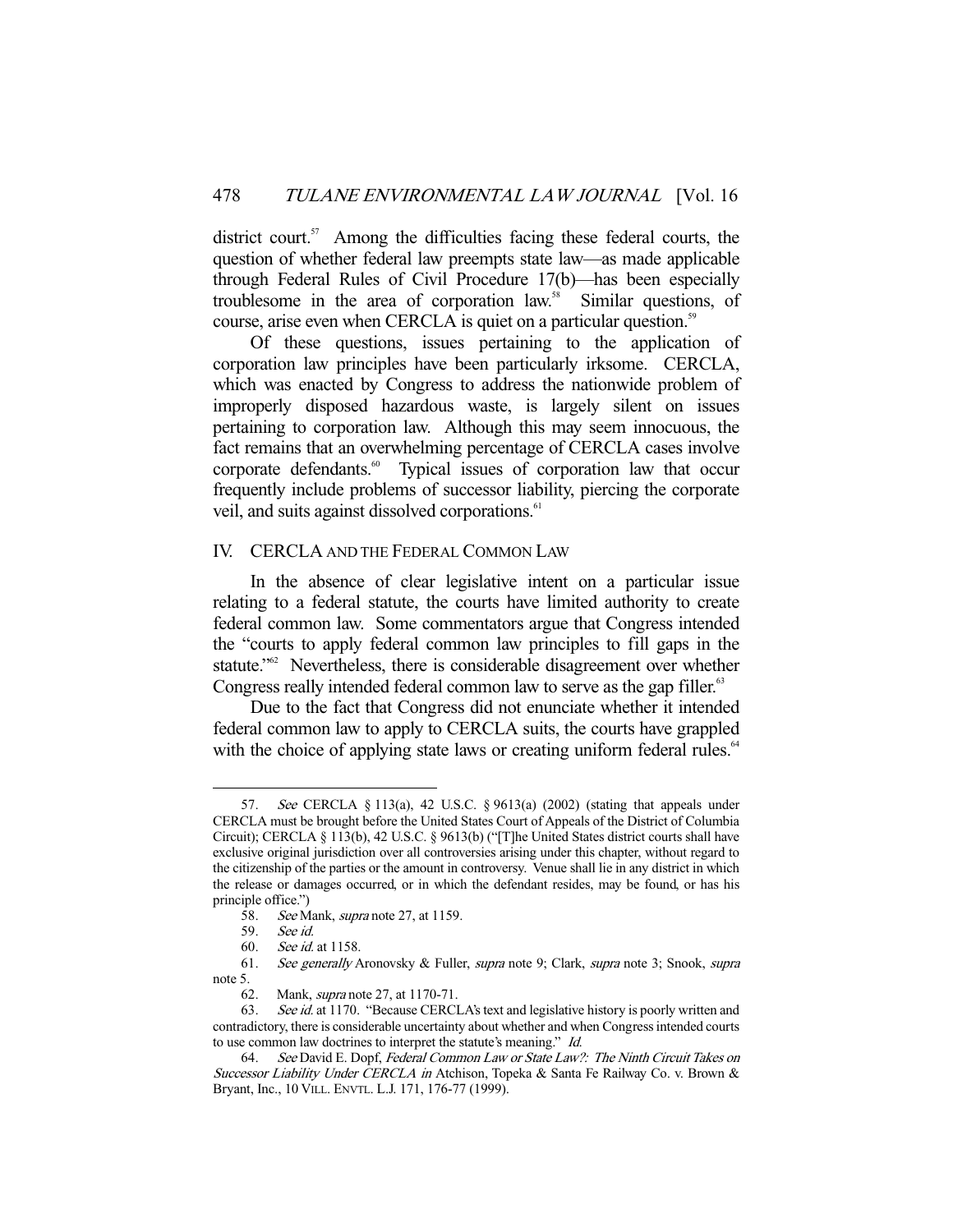In making this determination, courts consider the steps set forth by the United States Supreme Court in *United States v. Kimbell Foods*, Inc.<sup>65</sup> The Court, in *Kimbell Foods*, recognized that the existence of a federal statute alone does not necessarily require the formation of a uniform federal rule by stating, "[c]ontroversies directly affecting the operations of federal programs, although governed by federal law, do not inevitably require resort to uniform federal rules."66 Instead, the Court reasoned that various factors must be considered in making such a determination.<sup>67</sup> Thus, the Court developed a three-part test to determine whether courts should create a federal common law standard.<sup>68</sup> The first step considers whether the issue in question requires a nationally uniform body of law.<sup>69</sup> The second step asks whether existing state law would frustrate the policy objectives of the federal program.<sup>70</sup> And finally, the third step requires the court to consider whether a federal rule would interfere with existing commercial relationships based on state law.<sup>71</sup>

Courts applying the *Kimbell Foods* three-step inquiry have concentrated primarily on the first two factors.<sup>72</sup> In fact, some commentators have expressed skepticism towards the third Kimbell Foods step, where a court's consideration of whether to create a federal rule should include an analysis of whether the federal rule would interfere with existing commercial relationships. Their argument suggests that the very nature of CERCLA and Congress's intention to impose restrictions on the improper disposal of hazardous waste demonstrate that CERCLA's drafters were not concerned with its effects on business relationships.<sup>73</sup> Whether the courts are even applying the third step in Kimbell Foods is doubtful.<sup>74</sup>

Even if a uniform federal rule of successor liability had a greater effect on the business community than expected, CERCLA's legislative history reveals that Congress was far more concerned with the substantial threats to human health and the environment posed by the national hazardous waste disposal problem than it was with disrupting commercial relationships based on state law.

Id.

-

74. See Mank, supra note 27, at 1170. "[C]ourts favoring the creation of federal common law have focused on the first two Kimbell factors, but have often ignored the third prong

 <sup>65.</sup> See 440 U.S. 715 (1979).

 <sup>66.</sup> Id. at 727-28.

 <sup>67.</sup> See id. at 728-29.

 <sup>68.</sup> See Mank, supra note 27, at 1170.

 <sup>69.</sup> See id.

 <sup>70.</sup> See id.

 <sup>71.</sup> See id.

 <sup>72.</sup> See id.

<sup>73.</sup> See Clark, supra note 3, at 1313.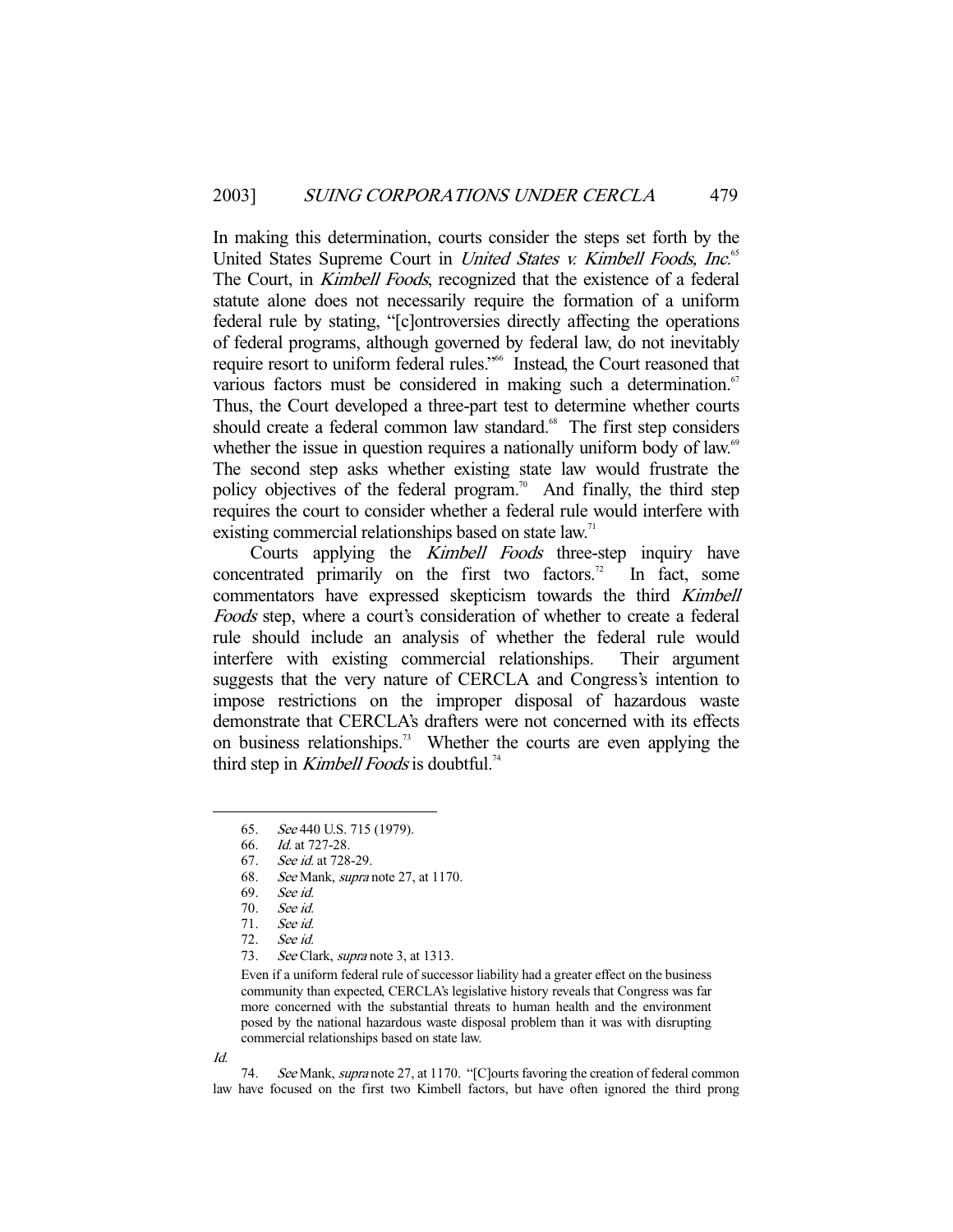### V. THE EVOLUTION OF CERCLA SUITS AGAINST DISSOLVED **CORPORATIONS**

 One of the areas of corporation law that presents an important question relating to the application of either federal or state corporation law relates to whether dissolved corporations may be sued under CERCLA. Although the topic has received less commentary by scholars than the issue of successor liability, a growing body of case law has emerged regarding the question. This section will trace the evolution of the cases dealing with this question.

 The first instance where an appellate court addressed this was in Levin Metals v. Parr-Richmond Terminal Co., where Levin attempted to bring a suit for damages and declaratory relief under CERCLA against Parr-Richmond.<sup>75</sup> Levin was the current owner of real property formerly owned by Parr-Richmond, a dissolved corporation under California law that used the property for the "manufacture, storage, and distribution of fertilizers, herbicides, pesticides, and scrap metals, result[ing] in the release of hazardous substances which contaminated the property and surrounding water.<sup>776</sup> Parr-Richmond was voluntarily dissolved in Parr-Richmond was voluntarily dissolved in  $1971$ .<sup>77</sup> Levin appealed against a grant of summary judgment in Parr-Richmond's favor for failure to state a claim.<sup>78</sup> Levin argued that "the district court erred in applying California law pursuant to [Rule 17(b)] and that CERCLA preempts California law."79 Among Levin's contentions was the argument that the suit against Parr-Richmond was not barred by California statute because Rule 17(b)—cited by the district court for why it referred to California law—should not be applied in this circumstance.<sup>80</sup> Levin asserted that Rule  $17(b)$ 's application would thwart the purpose and effectiveness of CERCLA because it would direct the courts to state law, which, at times, would restrict a party bringing suit under the statute.<sup>81</sup> Referring to the language of the statute, Levin urged that CERCLA was intended to impose liability upon parties regardless of other laws.<sup>82</sup> Finally, Levin argued that the application of California's

regarding whether adopting a federal common law approach will disrupt existing commercial relationships based on state law." Id.

<sup>75.</sup> See 817 F.2d 1448, 1449 (9th Cir. 1987).

 <sup>76.</sup> Id.

 <sup>77.</sup> See id.

 <sup>78.</sup> See id.

 <sup>79.</sup> Id. at 1449-50.

 <sup>80.</sup> See id. at 1451.

 <sup>81.</sup> See id.

 <sup>82.</sup> See id.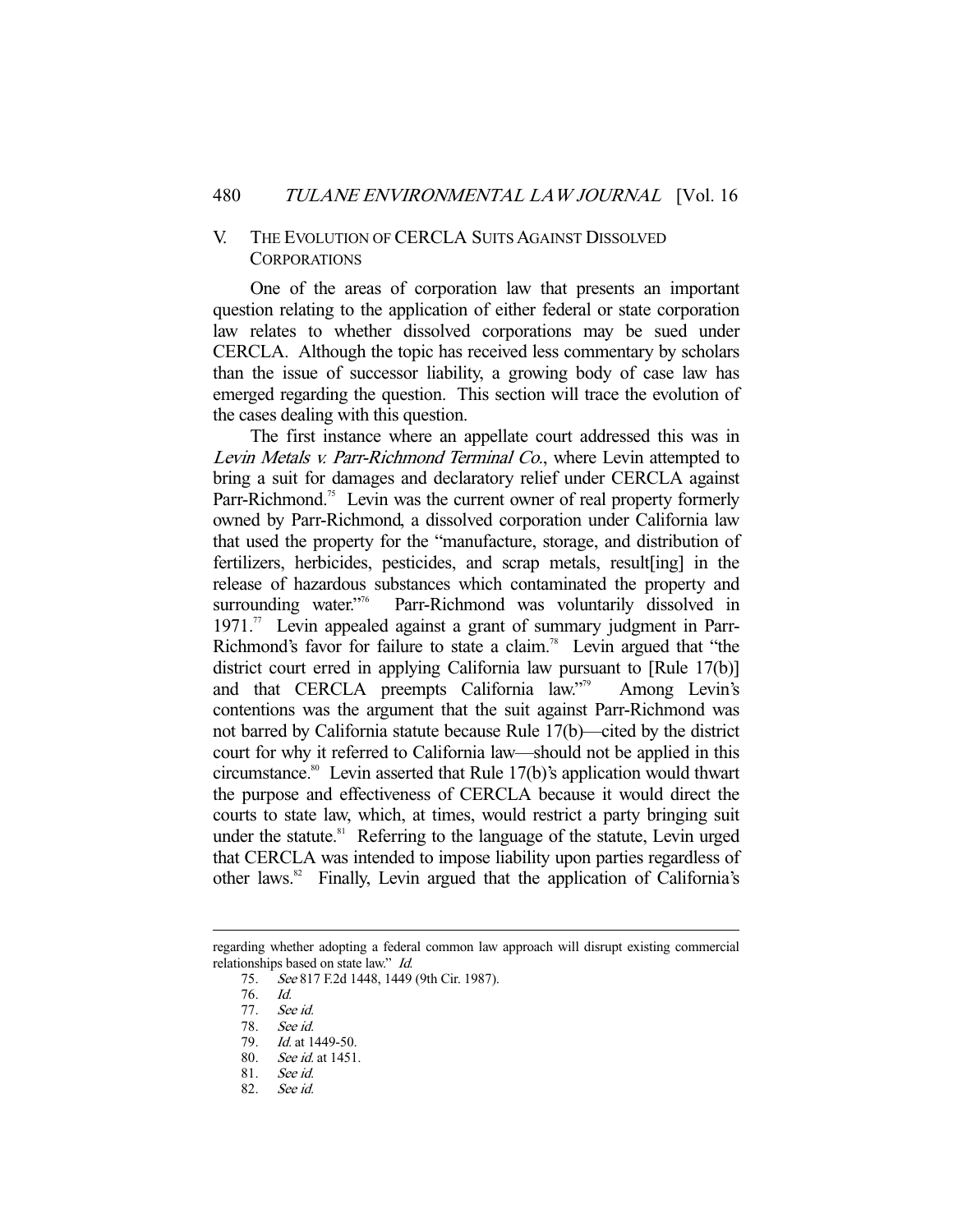restrictive statutes, through the gateway of Rule 17(b), would defeat the purpose of a statute specifically designed to address past contamination.<sup>83</sup>

 Despite Levin's arguments, the United States Court of Appeals for the Ninth Circuit disagreed, affirming the district court's decision. $84$  In an examination of the argument against the application of state law pursuant to Rule 17(b), the court first characterized the applicable California law as determining a dissolved corporation's capacity to be sued.<sup>85</sup> CERCLA, in the court's opinion, should be characterized as dealing with *liability*.<sup>86</sup> Upon this characterization, the court affirmed on the basis that CERCLA did not preempt the state statute dealing with a dissolved corporation's capacity to be sued. $87$  The court also warned that the application of Levin's argument "would prevent courts from looking to state law to determine whether a dissolved corporation could be sued in any case involving a federal cause of action."<sup>88</sup>

 One of the first published district court cases to consider whether Rule 17(b) is preempted by CERCLA was *United States v. Sharon Steel* Corp., where the United States District Court of Utah discussed at length its holding that CERCLA preempts state laws pertaining to a dissolved corporation's capacity to be sued. $\frac{89}{10}$  In this case, the EPA sued the current and former owners of a contaminated site for cleanup costs.<sup>90</sup> One of the former owners, UV Industries Inc. (UV), had dissolved shortly after the sale to Sharon Steel, posing before the court the question whether UV could be sued under CERCLA even though the potentially applicable state law may have barred the suit.<sup>91</sup> Although there was a question regarding whether Maine or Utah corporation law governed if Rule 17(b) was found applicable, the court nonetheless held that Rule 17(b) was preempted by  $CERCLA.<sup>92</sup>$  The court stated, "[C]ongress has plenary power to supersede any of the Federal Rules of Civil Procedure by statute."<sup>93</sup> The court reasoned that federal statutes must be harmonized with the existing law, but when it becomes apparent that Congress intended to supersede an existing rule, the courts must choose the statute

 <sup>83.</sup> See id.

 <sup>84.</sup> See id. at 1448.

 <sup>85.</sup> See id. at 1451.

 <sup>86.</sup> See id.

 <sup>87.</sup> See id.

 <sup>88.</sup> See id.

<sup>89.</sup> See 681 F. Supp. 1492, 1498 (D. Utah 1987).

<sup>90.</sup> *See id.* at 1493.<br>91. *See id.* 

See id.

<sup>92.</sup> See id. at 1494-95.

<sup>93.</sup> *Id.* at 1495.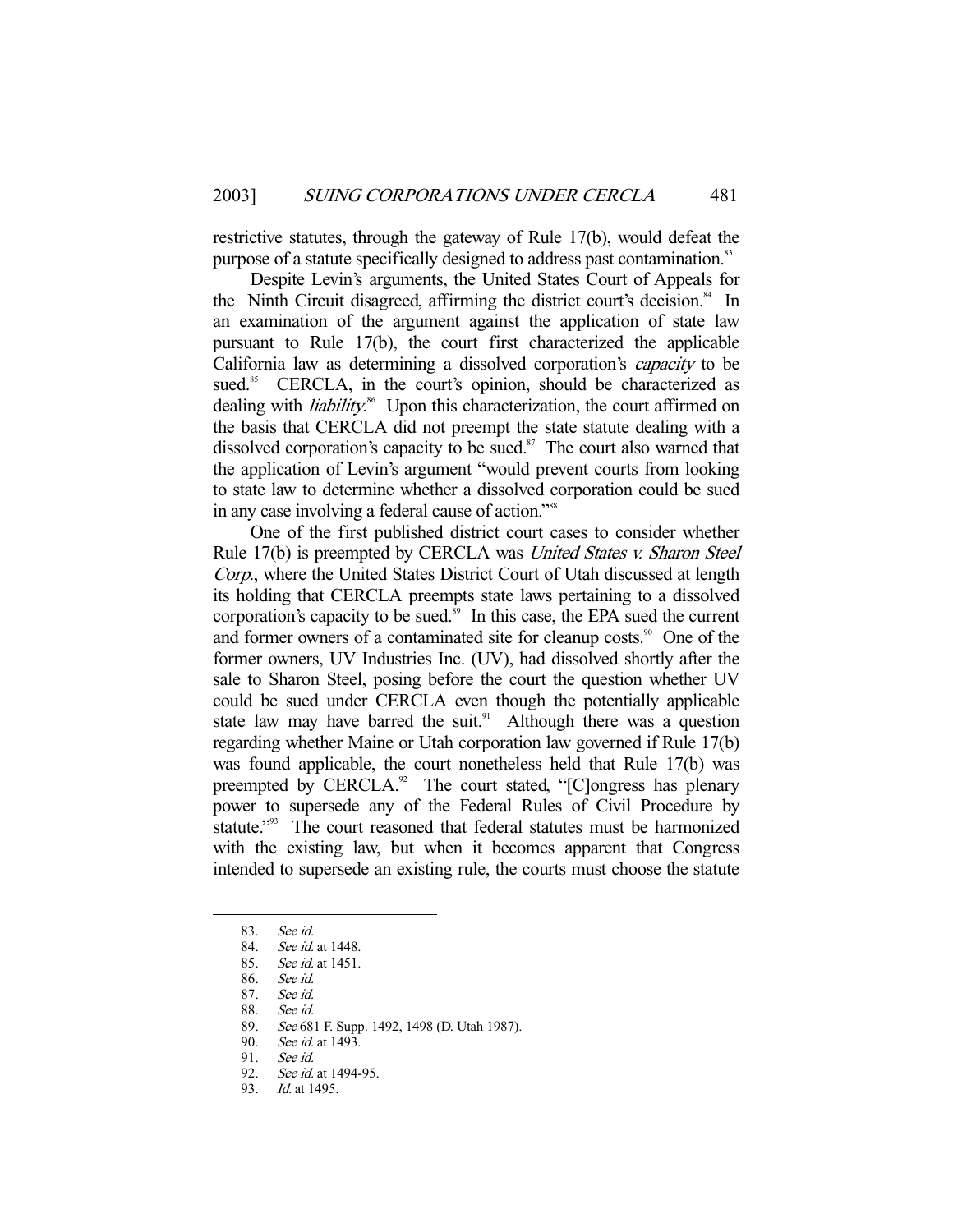over the existing law.<sup>94</sup> Referring to the purposes of CERCLA, the court reasoned that Congress intended for CERCLA to supersede existing rules, stating:

[G]iven CERCLA's broad remedial purpose and Congress's expressed intent that those responsible for hazardous waste sites bear the cost of cleaning them up, the court concludes that CERCLA's language—"any person" who owned or operated a hazardous waste disposal cite "shall be liable for" cleanup costs "[n]otwithstanding any other provision or rule of law"—clearly expresses Congress's intent to supersede any rule that would otherwise relive a responsible party from liability.<sup>95</sup>

 The court also discussed the importance of construing CERCLA broadly in order for its purposes to be realized.<sup>96</sup> Given this analysis, the court adopted the view that suits against dissolved corporations under CERCLA were not precluded by state statutes made applicable under Rule 17(b) when the state statute would prevent a CERCLA suit from going forward.<sup>97</sup>

Levin and Sharon Steel represent the foundation of the case law that has emerged regarding the question of whether CERCLA preempts state law pursuant to Rule 17(b). Courts considering the question of capacity under CERCLA generally use *Levin* or *Sharon Steel* as the foundation for their decision.

In *United States v. Distler*, the United States District Court for the Western District of Kentucky addressed the question of whether a state law limiting the capacity of dissolved corporations was preempted by CERCLA.<sup>98</sup> In *Distler*, the federal government filed a CERCLA suit against the Angex Corporation, a dissolved Ohio corporation.<sup>99</sup> The government's complaint alleged that Angell Manufacturing Company, which later changed its name to Angex Corporation, improperly disposed of hazardous waste in violation of CERCLA.<sup>100</sup> At the time of filing, Angex had been dissolved for nine years.<sup>101</sup> Although it dismissed the suit against Angex, the district court voiced its acceptance for the reasoning of the *Sharon Steel* analysis.<sup>102</sup> The basis of its decision to

<sup>94.</sup> See id. (citing United States v. Gustin-Bacon Div., Certain-Teed Prods. Corp., 426 F.2d 539, 542 (10th Cir. 1970)).

<sup>95.</sup> Id. at 1496 (citing CERCLA text).

<sup>96.</sup> Id.; see Troy A. Stremming, Corporate Reincarnation: CERCLA Liability After Corporate Dissolution, 33 WASHBURN L.J. 874, 891 (1994).

<sup>97.</sup> See Sharon Steel, 681 F. Supp. at 1496.

<sup>98.</sup> See 741 F. Supp. 643, 645 (W.D. Ky. 1990).

<sup>99.</sup> See id. at 644.

 <sup>100.</sup> See id.

 <sup>101.</sup> See id.

 <sup>102.</sup> See id. at 646.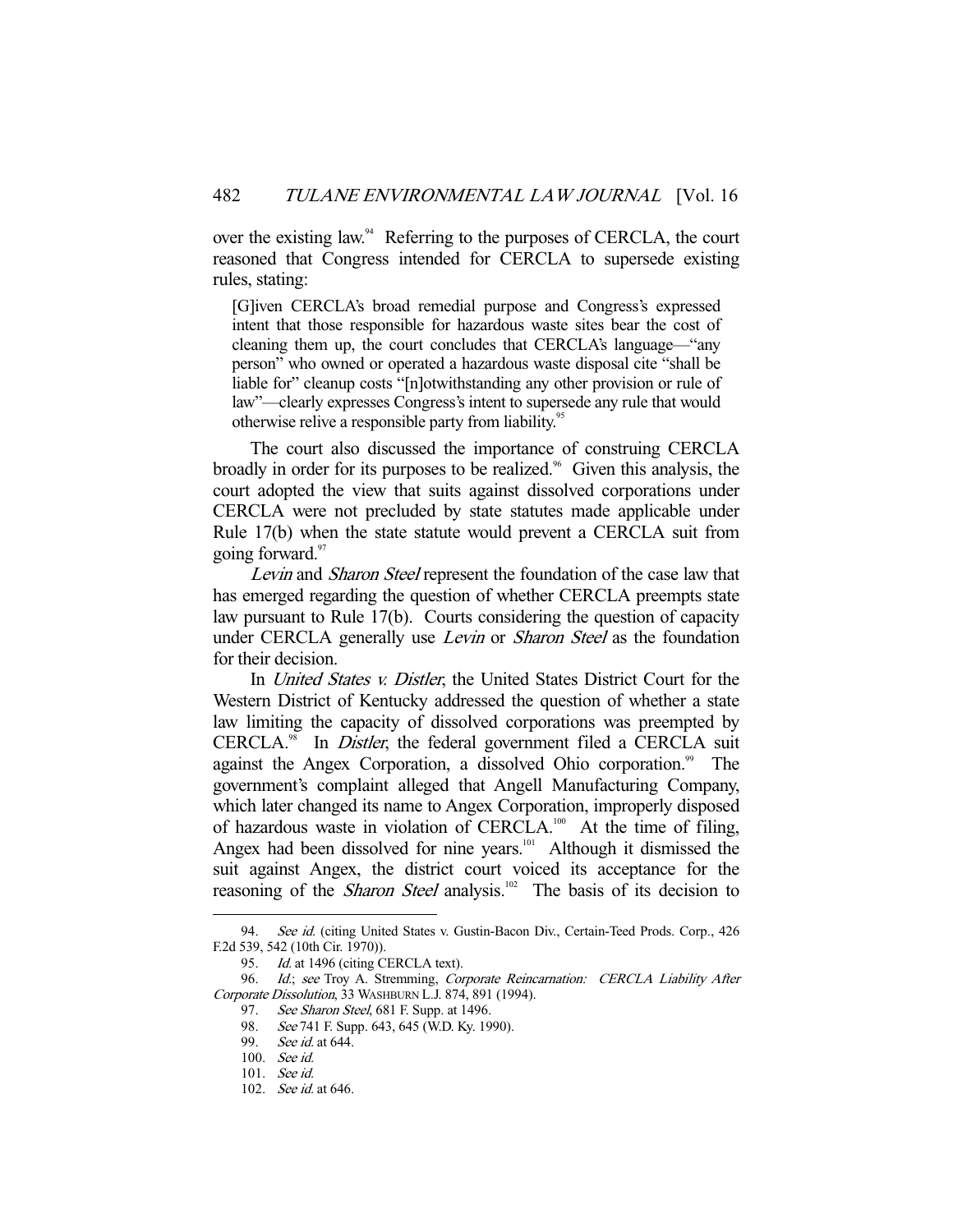dismiss was the fact that Angex had been dissolved for nine years, thereby making the corporation "dead and buried."103 Distinguishing Sharon Steel, the court reasoned that the dissolved corporation in Sharon *Steel* was in the process of winding up its business.<sup>104</sup> In the words of the court, "[a]lthough there is abundant authority for CERCLA's retroactive application, there is no precedent for imposing liability on a dissolved corporation nine years after it has wound down and distributed its assets."<sup>105</sup>

One of the few cases to follow *Levin* is another case from the Ninth Circuit, Louisiana-Pacific Corp. v. ASARCO, Inc.<sup>106</sup> In this 1993 CERCLA case, ASARCO appealed the dismissal of a third-party complaint against Industrial Metal Products, Inc. (IMP), a dissolved Washington corporation.<sup>107</sup> Apparently, the complaint against IMP was dismissed on the reasoning that, although the suit was commenced within CERCLA's statute of limitations, it was brought too late under the Washington statute of limitations applicable to dissolved corporations.<sup>108</sup> Relying primarily on *Sharon Steel*, ASARCO pleaded that CERCLA preempts Washington state law.109 Nevertheless, the court rejected ASARCO's argument, stating that because Sharon Steel and several of its successor cases had rejected *Levin*, it was not permitted to rely on Sharon Steel.<sup>110</sup>

 Another case following the Levin analysis is Columbia River Service Corp. v. Gilman, which was heard in the United States District Court for the Western District of Washington.<sup>111</sup> In this case, Columbia River sued Yankee Country Flight Center Inc. (Yankee) under CERCLA to recover cleanup costs associated with contamination of a site that Columbia River purchased from Yankee.<sup>112</sup> In considering the defendant's motion for summary judgment, the district court addressed the issue of whether CERCLA preempted Washington state corporation

-

109. See ASARCO, 5 F.3d at 434 n.4.

 <sup>103.</sup> Id.

 <sup>104.</sup> See id.

 <sup>105.</sup> Id. at 647.

 <sup>106.</sup> See 5 F.3d 431 (9th Cir. 1993).

 <sup>107.</sup> See id. at 433.

<sup>108.</sup> See id. Under then existing section 23A.28.250 of the Revised Code of Washington, the statute of limitations for dissolved corporations extended only for two years. CERCLA, on the other hand, provides for a three-year statute of limitations (although wholly unrelated to dissolution) at CERCLA § 113(g), 42 U.S.C. § 9613(g).

 <sup>110.</sup> See id.

 <sup>111.</sup> See 751 F. Supp. 1448, 1453 (W.D. Wash. 1990).

<sup>112.</sup> See id. at 1449.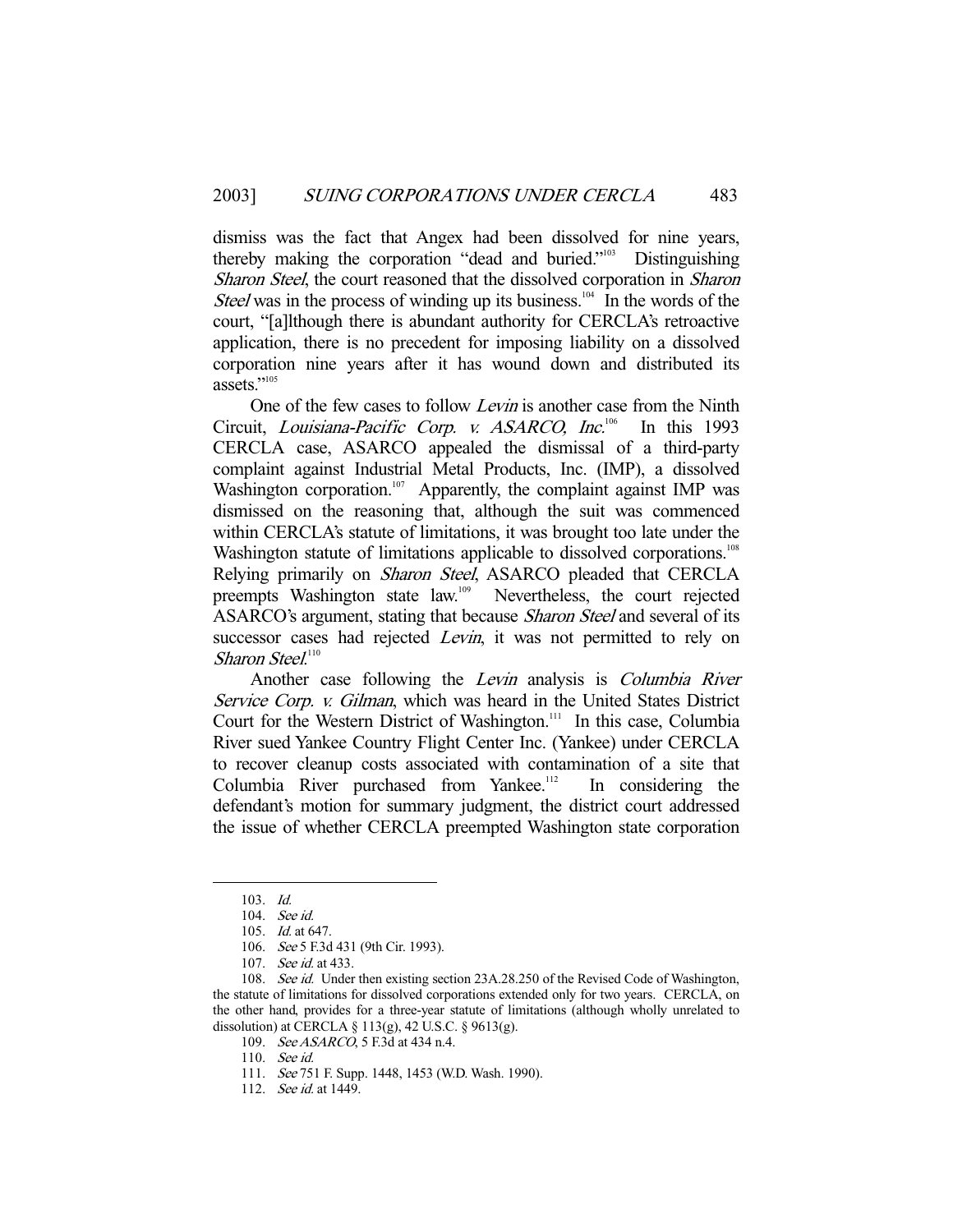law applicable to a dissolved corporation's capacity to be sued.<sup>113</sup> Like the previous cases, the defendant argued that Rule 17(b) directed the court to consider the dissolved corporation's capacity to be sued under the law in which it was incorporated, the Washington Business Corporation Act.<sup>114</sup>

 In a complete analysis of the available case law on the issue, the Washington district court reviewed the reasoning of *Levin* and *Sharon* Steel, as well as the other cases that had adopted the reasoning of those decisions.<sup>115</sup> Like the majority in *Sharon Steel*, the *Columbia River* court discussed the policy rationale for federal preemption where the application of state rules would inhibit the purpose of the federal statute.<sup>116</sup> The court also looked to the language of CERCLA to determine that Congress must have intended CERCLA to preempt state law.<sup>117</sup> In fact, the *Columbia River* court stated:

It appears that a better rule is that expressed by the District Courts of Utah [Sharon Steel] and Kentucky [Distler]. Based on the law of preemption, the statutory language of CERCLA, and the legislative intent of Congress in passing CERCLA, CERCLA should preempt state capacity statutes which are in conflict with the policies and goals of the federal law.<sup>118</sup>

Nevertheless, the court in Columbia River followed Levin and Louisiana-Pacific because Levin was precedent, and therefore controlling on the issue of federal preemption.<sup>11</sup>

 More recent decisions indicate that the courts are still following either the *Levin* or *Sharon Steel* analysis. One recent example is *Town of* Oyster Bay v. Occidental Chemical Corp., where the issue of suing dissolved corporations under CERCLA was addressed by the United States District Court for the Eastern District of New York.<sup>120</sup> In this case, the town sued several parties to recover cleanup costs associated with a contaminated landfill operated by the town, but allegedly used by the defendants to dispose hazardous waste.<sup>121</sup> Two of the defendants argued that their status as dissolved corporations meant that their capacity to be

 <sup>113.</sup> See id. at 1450.

<sup>114.</sup> See id. (citing the Washington Business Corporation Act at § 23B.14.340 of the Revised Code of Washington (2003), the court noted that a corporation could only be sued for two years following its dissolution).

<sup>115.</sup> See id. at 1450-52.

 <sup>116.</sup> See id.

<sup>117.</sup> See id. at 1451 (citing United States v. Sharon Steel Corp., 681 F. Supp. 1492, 1496 (D. Utah 1987)).

<sup>118.</sup> *Id.* at 1453.

 <sup>119.</sup> See id.

 <sup>120.</sup> See 987 F. Supp. 182, 198 (E.D.N.Y. 1997).

<sup>121.</sup> *See id.* at 188.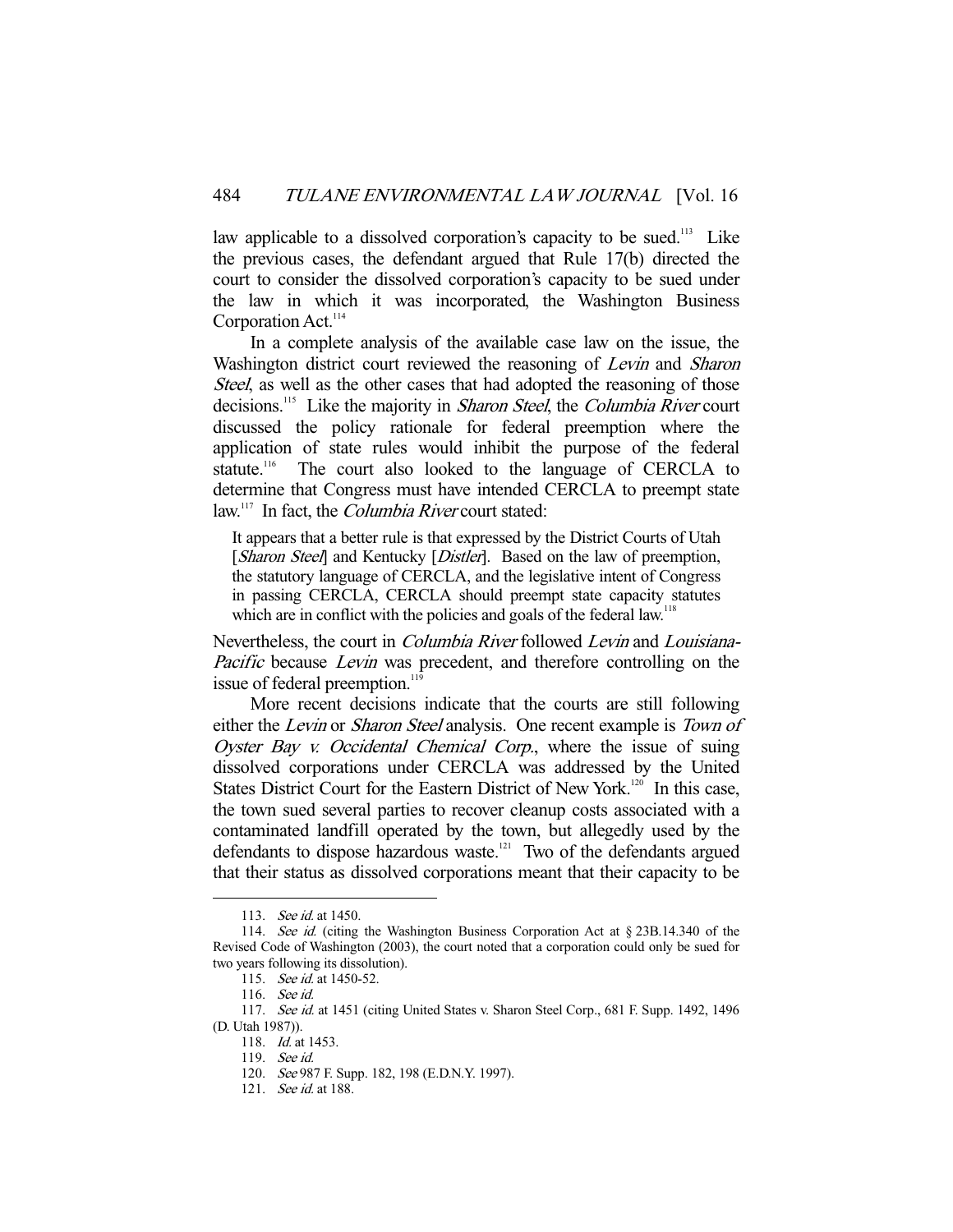sued under CERCLA rested upon the applicable state corporation law.<sup>122</sup> In considering whether to apply Rule 17(b), the court recognized that among the "courts that have considered the applicability of Rule 17(b) in the CERCLA arena, a split has emerged between the Seventh and Ninth Circuit Courts of Appeal on one hand, and numerous district courts from the remaining circuits on the other."<sup>123</sup> Upon reviewing the Levin and Sharon Steel line of decisions, the district court concluded that Rule  $17(b)$  should not be applied in this CERCLA suit.<sup>124</sup> The court explained its reason for adopting the Sharon Steel analysis stating, "[the] conclusion that corporate capacity should be determined on a state-bystate basis undermines the logic that exposure to CERCLA liability should be uniform throughout the country and not dependent upon variations of the states' corporate capacity laws."<sup>125</sup> Apparently, the court's interest in promoting uniformity with respect to the ability to bring suit under CERCLA was one of its primary concerns.

#### VI. A NEW APPROACH

Sharon Steel and Levin mark the common starting point for courts addressing the issue of whether CERCLA preempts state law on dissolved corporations' capacity to be sued. Overwhelmingly, the courts have adopted the *Sharon Steel* approach.<sup>126</sup> Nevertheless, "[t]he presence of two lines of authority regarding this issue presents obvious difficulties for practitioners."<sup>127</sup> This section, however, raises the argument that the preemption issue has already been decided by two United States Supreme Court cases arising under another broad federal statute similar to CERCLA in scope. These two overlooked—at least as far as CERCLA is concerned—cases provide the Supreme Court's approach to the preemption issue.

 In 1997, the Ninth Circuit, in Atchison, Topeka, & Santa Fe Railway Co. v. Brown & Bryant, Inc., addressed the issue of successor liability under CERCLA.<sup>128</sup> In answering the question of whether state or federal

-

127. Snook, supra note 5, at 421.

<sup>122.</sup> See id. at 198-99.

<sup>123.</sup> *Id.* at 199.

 <sup>124.</sup> See id.

 <sup>125.</sup> Id. at 200.

<sup>126.</sup> See Stremming, supra note 96, at 891.

<sup>128.</sup> See Atchison, Topeka, & Santa Fe Ry. Co. v. Brown & Bryant, Inc., 159 F.3d 358, 361 (9th Cir. 1998); Atchison, Topeka, & Santa Fe Ry. Co. v. Brown & Bryant, Inc., 132 F.3d 1295, 1298 (9th Cir. 1997). Upon rehearing, the Ninth Circuit amended its original opinion because it reasoned that the applicable state and federal laws would lead to the same outcome, thereby eliminating the need for judicial determination of the preemption issue. See Atchison, 159 F.3d at 364. Notwithstanding the amendment to the original opinion, the court's initial analysis of the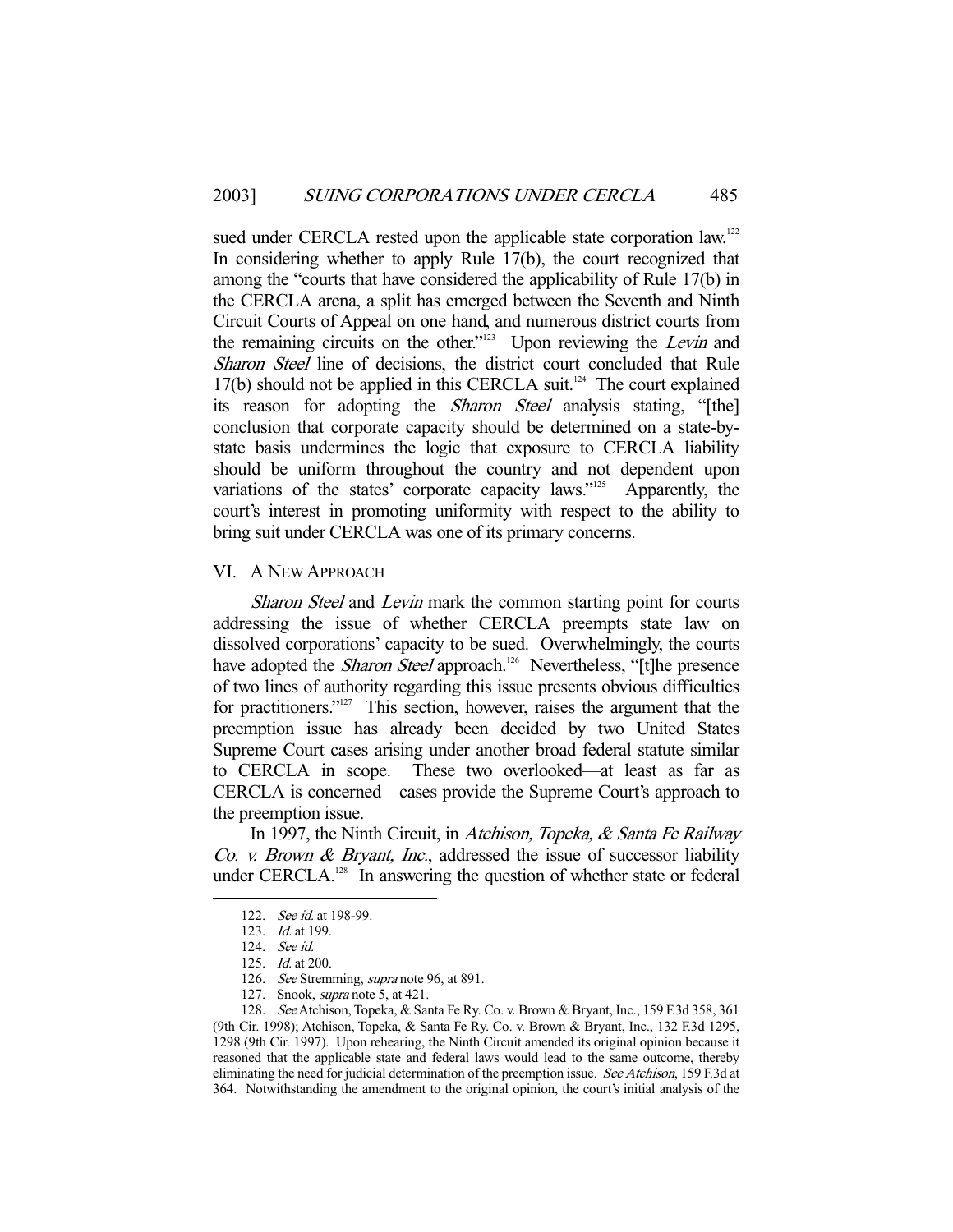corporation law should govern the issue of corporate successor liability, the Ninth Circuit in Atchison analyzed the relationship between complex federal statutory programs and state corporation law.129 In this case, Atchison brought suit against Brown & Bryant and PureGro under CERCLA seeking compensation associated with cleanup costs of a site allegedly contaminated by Brown  $\&$  Bryant.<sup>130</sup> In bringing suit against PureGro, a competitor of Brown & Bryant, Atchison argued that because PureGro had purchased nearly all of Brown & Bryant's assets, it was a successor-in-interest to Brown & Bryant, and therefore liable under CERCLA for contribution costs associated with Atchison's cleanup expenses.<sup>131</sup> At issue was whether the court should apply California law or federal common law to determine liability in this CERCLA suit.<sup>132</sup> Atchison argued that the need for uniformity should direct the court to use federal common law to resolve the issue.<sup>133</sup> Furthermore, Atchison argued that the broad scope of CERCLA might be hampered by restrictive state laws.<sup>134</sup>

Nevertheless, the court rejected Atchison's argument.<sup>135</sup> The court was persuaded by PureGro's argument that the decision of the court was controlled by two Supreme Court decisions, O'Melveny & Myers v. FDIC and Atherton v. FDIC.<sup>136</sup> In order to explain the relevance of analyzing two cases brought under the Financial Institutions Reform, Recovery, and Enforcement Act the court stated:

Although O'Melveny and Atherton involve a different federal statute, the underlying analysis is applicable in any situation in which it is necessary to determine whether state law should be supplanted by judicially created federal rules of decision. These cases counsel that the need for such special federal rules will be only in "few and restricted" instances.<sup>137</sup>

Citing *O'Melveny*, the *Atchison* court explained that when considering matters "dealing with a 'comprehensive and detailed' federal statutory regulation, a court should instead presume that matters left

relationship between CERCLA and state corporation law is persuasive in the sense that its conclusion is premised on a sound interpretation of Supreme Court precedent. Furthermore, the amended opinion reiterates the reasoning of the court in its original opinion.

 <sup>129.</sup> See Atchison, 132 F.3d at 1295.

 <sup>130.</sup> See id. at 1297.

 <sup>131.</sup> See id.

 <sup>132.</sup> See id. at 1299.

 <sup>133.</sup> See id.

 <sup>134.</sup> See id.

<sup>135.</sup> See id. at 1302.

<sup>136.</sup> See id. at 1299; see also Atherton v. FDIC, 519 U.S. 213, 213 (1997); O'Melveny & Myers v. FDIC, 512 U.S. 79, 79 (1994).

 <sup>137.</sup> Atchison, 132 F.3d at 1299.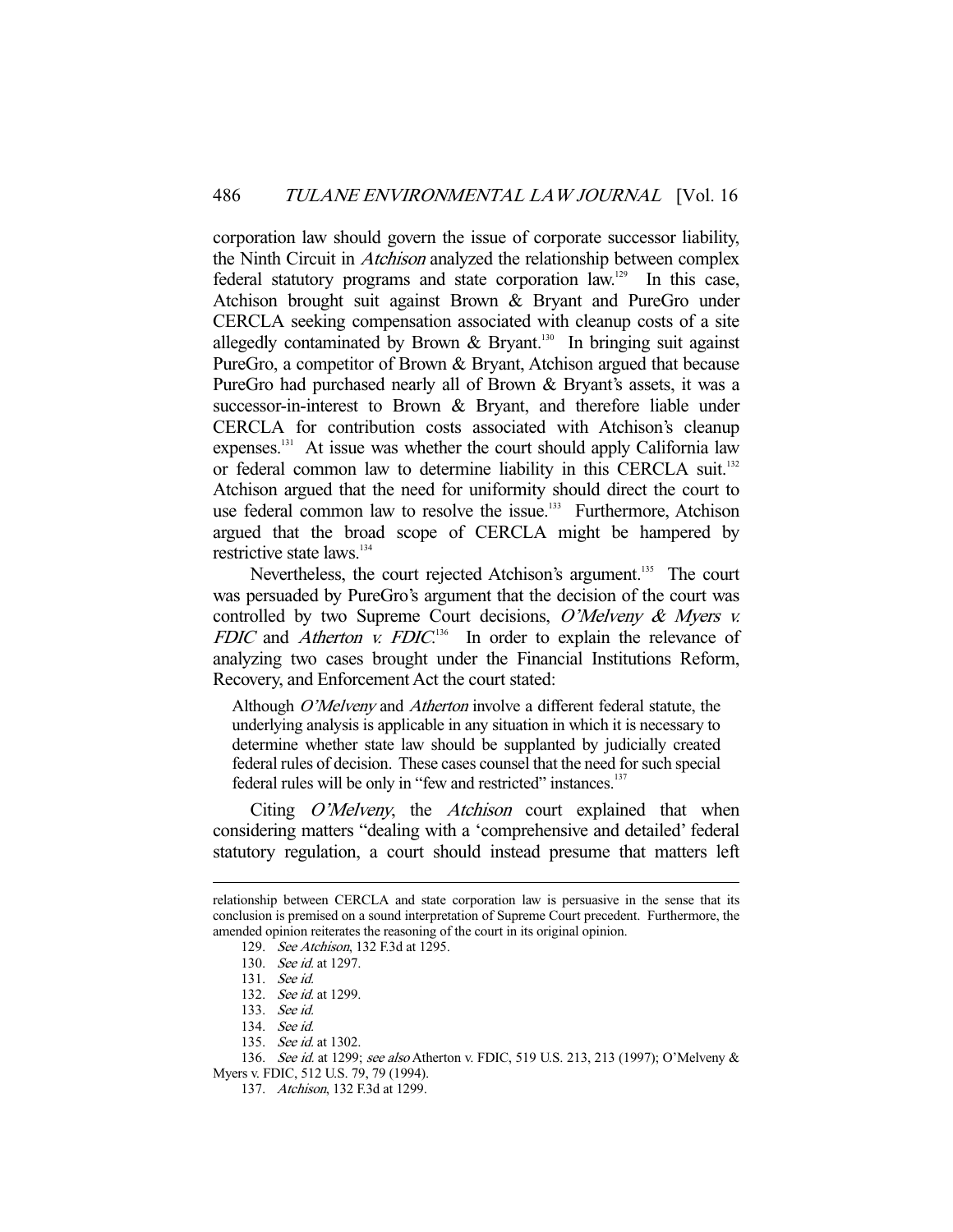unaddressed in such a scheme are subject to state law."<sup>138</sup> The court also cited Atherton when it explained that congressional action should be viewed within the entire framework of state statutes.<sup>139</sup> The court then, using the three-factor test gleaned from *Kimbell Foods*, rejected Atchison's argument that there was a need for the application of a federal rule to supersede the state rule.<sup>140</sup>

The relevance of the Supreme Court's reasoning in *Atherton* and O'Melveny to the immediate issue of the capacity of dissolved corporations to be sued was made apparent when the Atchison court said, "[t]he formation of corporations and dissolution and continuing liability of corporations are traditional areas of state law."141 This statement, along with the court's discussion of why it would not apply federal common law, demonstrates that the courts have been analyzing the issue of dissolved corporations under CERCLA incorrectly. To be fair, the benefit of the Supreme Court's opinions in Atherton and O'Melveny was not available when the Levin and Sharon Steel courts first addressed the issue. Nevertheless, the analysis presented provides the most straightforward and persuasive method of addressing not only the issue of suing dissolved corporations under CERCLA, but possibly all questions of corporation law that arise under broad federal statutes.

Another way of viewing the *Atherton* and *O'Melveny* analysis is to view it in terms of federal common law. In 1937, Rule 17(b) was adopted in an effort to codify the federal common law principle that the law under which a corporation is incorporated should also dictate its capacity to be sued once it is dissolved.<sup>142</sup> The rule was a codification of the principle set forth in Oklahoma Natural Gas Co. v. State of Oklahoma, where the Supreme Court in 1927 addressed the issue of capacity.143 The court stated that the capacity of a dissolved corporation to be sued "concerns the fundamental law of the corporation enacted by the state which brought the corporation into being."<sup>144</sup> The codification of the rule further strengthens the idea that, where Congress is silent on a subject, the courts must defer to federal common law. In this case, federal common law, as codified in Rule 17(b), directs the courts to look at state law when considering a dissolved corporation's capacity to be sued.

 <sup>138.</sup> Id. at 1300.

 <sup>139.</sup> See id.

<sup>140.</sup> See id. at 1299; see also United States v. Kimbell Foods, 440 U.S. 715, 728 (1979).

 <sup>141.</sup> Atchison, 132 F.3d at 1300.

<sup>142.</sup> See Burcat & Wilson, supra note 10, at 1281-82.

 <sup>143.</sup> See 273 U.S. 257, 259-61 (1927).

<sup>144.</sup> *Id.* at 260.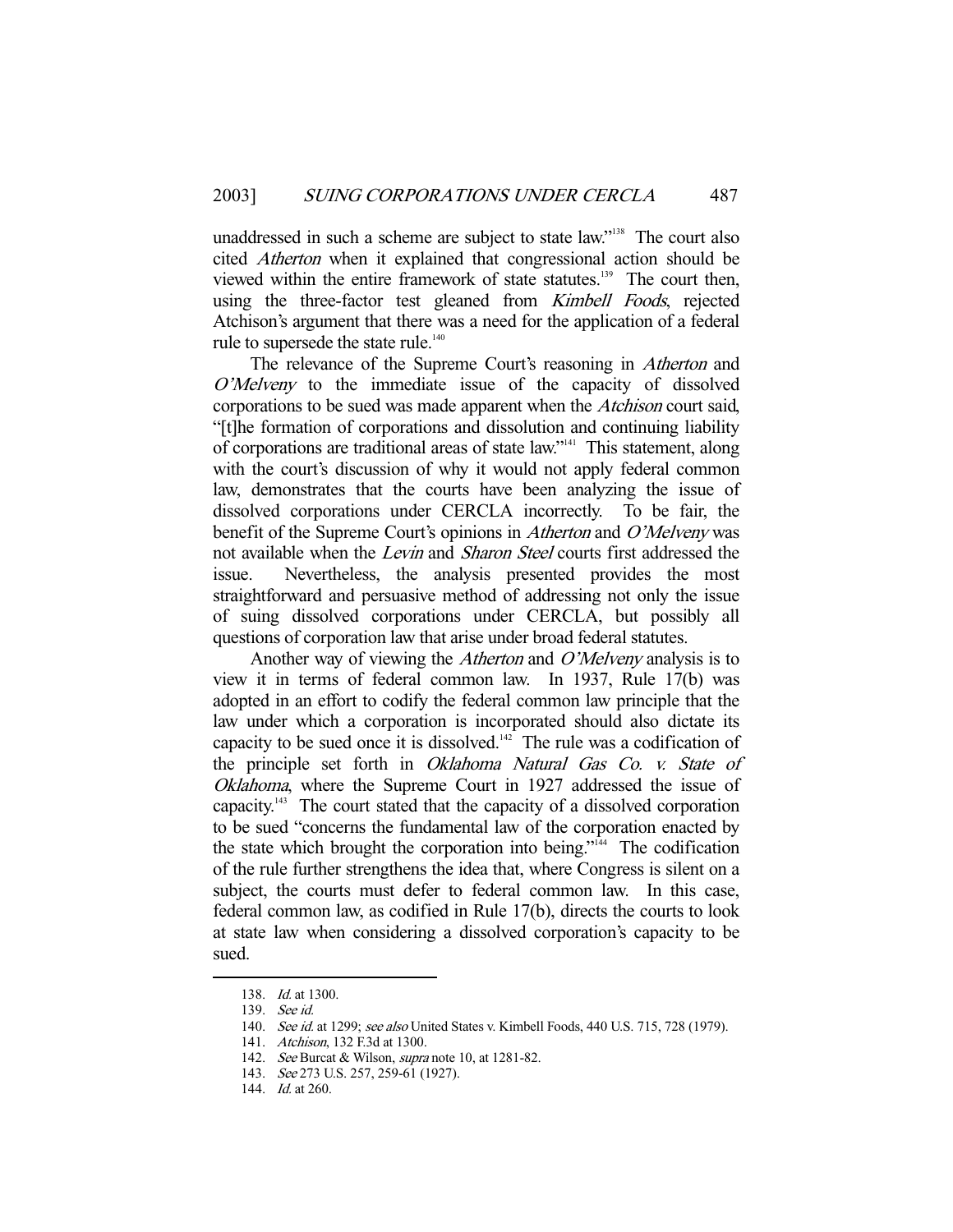The *Atherton* and *O'Melveny* decisions provide an analogous situation to demonstrate that, in the absence of a legislative directive, the courts should defer to state law. The Supreme Court decisions notwithstanding, the issues surrounding federal common law also inform us that there is no need, or justification, for the courts to create common law regarding the capacity question. To begin with, existing federal common law, codified at Rule 17(b), directs courts to look at state law. Furthermore, the three-step Kimbell Foods test indicates that courts would be permitted to create federal common law on this circumstance alone. The Supreme Court in Atherton seems to suggest that a perceived desire for uniformity is not sufficient to demonstrate its need, and therefore the creation of federal common law to facilitate such uniformity.<sup>145</sup>

 Although, in the court's opinion, the application of the analysis would possibly lead to the same result as in the *Levin* analysis, the Supreme Court's informed analysis nevertheless sidesteps a potential obstacle facing a court considering Levin. As noted earlier, the Levin court dismissed the argument that Rule 17(b) was preempted by CERCLA on the grounds that the latter was designed to address liability and the former was solely related to *capacity* to be sued.<sup>146</sup> This reasoning allowed the *Levin* court to avoid a discussion of whether CERCLA preempted Rule 17(b) and state corporation law. As a result, subsequent courts were not provided with a comprehensive analysis and discussion of why they should apply Rule 17(b) and state law. In fact, some courts have even noted the impracticality of distinguishing between capacity and liability provisions on the basis of the fact that they are so interconnected. In its opinion in *Distler*, the Kentucky district court stated

[t]he distinction the *Levin Metals* court relied on between statutes limiting liability and those defining capacity to be sued is a distinction without a difference. Every statute limiting liability defines, at least in part, one's capacity to be sued, and every statute limiting one's capacity to be sued also limits liability. $147$ 

The application of the Supreme Court's reasoning in  $O'Mel$ and Atherton to the issue of whether state corporation law is preempted by federal law resolves a great deal of uncertainty currently experienced

 <sup>145.</sup> See Atherton v. FDIC, 519 U.S. 213, 220 (1997). "To invoke the concept of 'uniformity' is not to prove its need." *Id.* 

 <sup>146.</sup> See 817 F.2d 1448, 1451 (9th Cir. 1987).

 <sup>147.</sup> See 741 F. Supp. 643, 646 (W.D. Ky. 1990) (citing United States v. Sharon Steel, 681 F. Supp. 1492 (D. Utah 1987)).